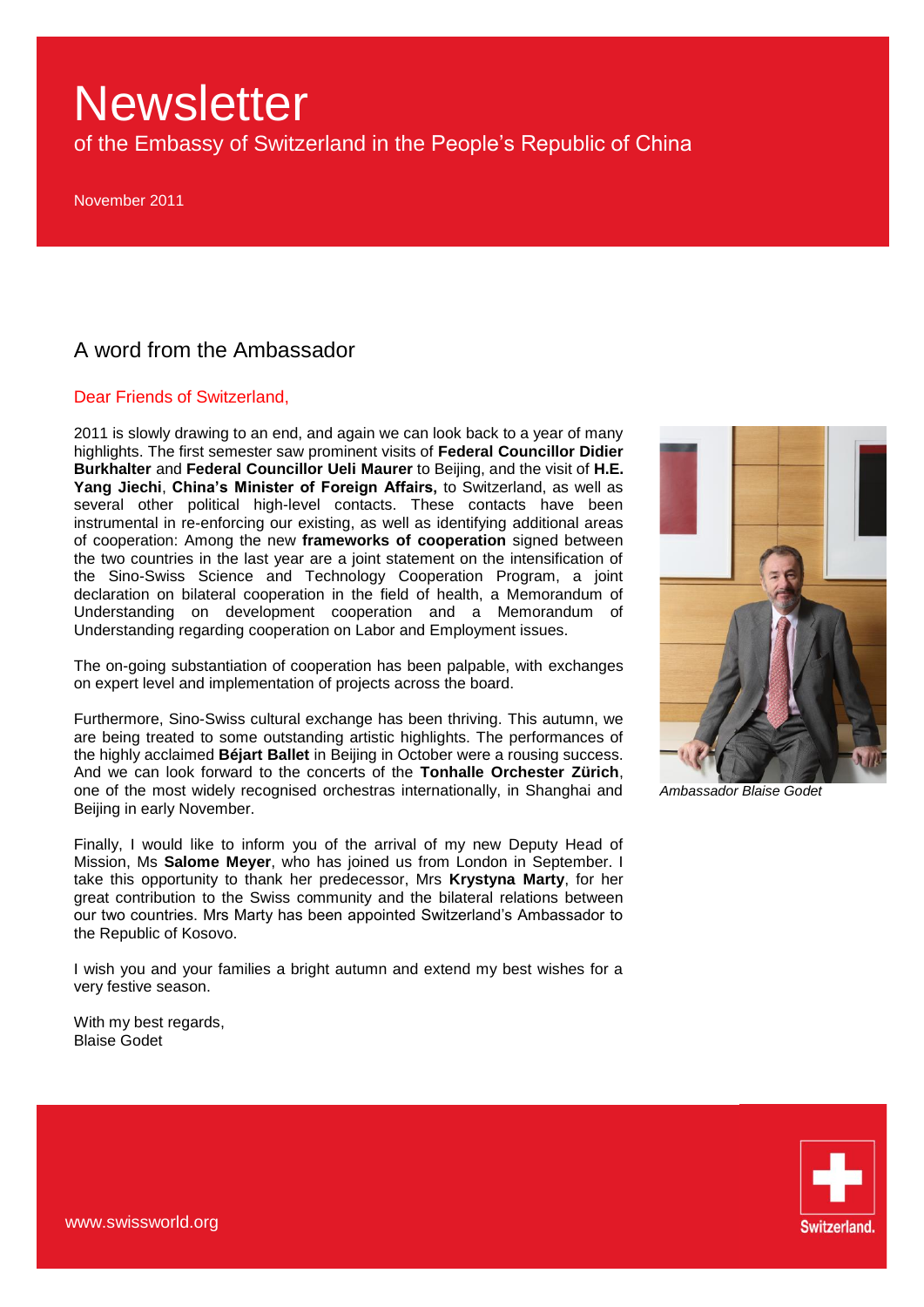of the Embassy of Switzerland in the People"s Republic of China

November 2011

## A word from the Deputy Head of Mission

#### Dear Friends of Switzerland,

Having arrived in Beijing in September, I am still very much absorbed by the many new impressions. The dynamism and the spirit of Beijing, and of the country as a whole, is extraordinary, and I feel privileged to be serving at one of our most important missions abroad at a time when bilateral relations between Switzerland and China continue to grow, strengthen and deepen. I have no doubt that my posting will be both inspiring and rewarding and I greatly look forward to meeting many Swiss citizens in China.

With my best regards. Salome Meyer



*Ms. Salome Meyer Deputy Head of Mission*

### **Upcoming events**

#### First appearance of the Tonhalle Orchestra Zurich with Chief Conductor David Zinman in China

After more than 20 years the Tonhalle Orchestra Zurich will return to China this **November** together with chief conductor *David Zinman*, one of the world most renowned conductors. The Tonhalle Orchestra Zurich is Switzerland's oldest and one of its most distinguished orchestra. It will perform **on the 3rd in Shanghai and the 5th in Beijing** and will play Schubert's Symphony No. 7, The Unfinished, and Mahler's Symphony No. 5 to commemorate the 100<sup>th</sup> anniversary of the death of this great composer.

With David Zinman, the Tonhalle is recognized as one of the best orchestras interpreting Mahler's work. They have recorded all of the 10 symphonies and been awarded 2009 with the "*Le Monde de la Musique Prix Choc*" for the recording of Symphony No. 6 and this October with the "*Echo Klassik 2011*" for the recording of Symphony No. 8,  $19<sup>th</sup>$  century symphonic recording of the year.

#### Movie screening "Pane e Tulipani"

The screening of the movie "*Pane e Tulipani*" by Swiss Director Silvio Soldini at the "*Istituto Italiano di Cultura di Pechino*" will take place on Friday, **November 18th** and Tuesday, **November 29th** at 19:30, without entrance fee. The movie



*Tonhalle Orchestra Zurich © Barbara Graf-Horka*



*David Zinman*

Schweizerische Eidgenossenschaft Confédération suisse Confederazione Svizzera Confederaziun svizra

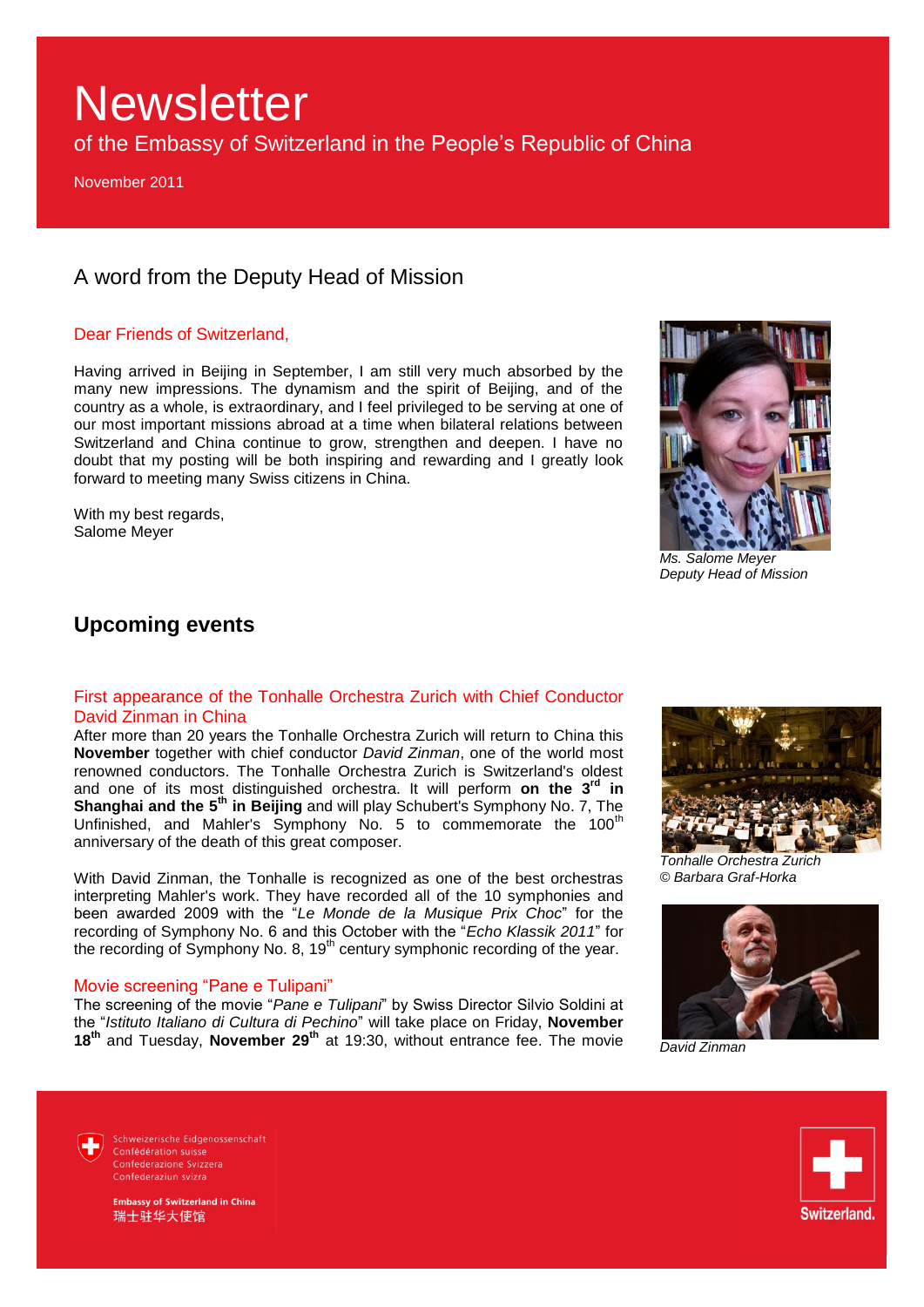## of the Embassy of Switzerland in the People"s Republic of China

November 2011

(after being forgotten in a highway café during a bus trip, a housewife decides to start a new life by herself in Venice) is in Italian with English and Chinese subtitles.

For more information about upcoming cultural events, please refer to our *regular event announcements at: [www.eda.admin.ch/beijing](http://www.eda.admin.ch/beijing)*

#### Top10 China Network Event

The Embassy of Switzerland, jointly with the Sino-Swiss Chamber of Commerce (SwissCham), the WWF and Top10 China, will organize an event entitled "Develop your business through energy efficiency" on **November 14th**, 2011, at the Hilton Hotel. The aim is to provide information about the Top10 China project and promote their activities. Top10 is a consumer oriented online search tool which aims at tackling climate change and pollution of the environment through promoting the best appliances in terms of energy efficiency for various kinds of products (cars, refrigerators, electronics, lamps, etc.) and push for market transformation. It was first created in Switzerland and is currently active in 17 European countries, the US and Hong Kong. It was launched in Mainland China in October 2010. The project is supported financially by the Swiss State Secretariat for Economic Affairs (SECO).

#### Swiss Student Welcome Reception at the Ambassador's Residence

On **November 18th** the Ambassador of Switzerland will welcome the new students from Swiss universities studying in China with a scholarship of the Swiss-China Bilateral Scholarship Exchange programme.

#### 5th Working Group meeting of the Sino-Swiss bilateral dialog on IPR issues

From **November 21st to 25th**, 2011, a delegation from the Swiss Federal Institute for Intellectual Property (IPI), led by their Deputy Director Dr. Felix Addor, will come to China to attend the  $5<sup>th</sup>$  Working Group meeting in the framework of the Sino-Swiss annual dialog on IPR issues. The delegation will use that opportunity to hold also a series of bilateral meetings with Chinese agencies involved in these questions, to have contacts with Chinese academics and foreign experts. A roundtable with the participation of representatives of the Swiss and Chinese industry is also foreseen.

| Schweizersche Eidgenossenschaft<br>Contingentation, subset<br>Confederazione Sciziana<br>Confederation svizze |                                                                              |                                                                             | <b>Faderal Department of Foreign Affairs</b>             |
|---------------------------------------------------------------------------------------------------------------|------------------------------------------------------------------------------|-----------------------------------------------------------------------------|----------------------------------------------------------|
| mission E. Hotevision T. Philadelphi & Marian Z. Managemi                                                     |                                                                              |                                                                             | <b>Drestock   19:31</b>                                  |
| Topics                                                                                                        | Travel advice (fr)<br>Representations                                        | The FDFA<br><b>Documentation</b><br><b>Services</b>                         |                                                          |
|                                                                                                               | » Перишевавсех у Ава » Стень у Бэкмену и Ворга-                              |                                                                             | <b>CIREN MAINTI</b>                                      |
| Europe<br><b>Africa</b>                                                                                       |                                                                              |                                                                             | <b>Deauf.</b>                                            |
| <b>Financis</b>                                                                                               |                                                                              | Part writing                                                                | <b>Abunung</b> assets                                    |
| Am a                                                                                                          | <b>Embassy in Beijing</b>                                                    |                                                                             |                                                          |
| China                                                                                                         |                                                                              |                                                                             | <b>Bar The Managers</b>                                  |
| Twis representations                                                                                          | Update New York Requirements IP Your                                         |                                                                             |                                                          |
| <b>Brabaccy in Heigng</b>                                                                                     |                                                                              |                                                                             | <b>CP Judget A for Swing</b>                             |
| Welcame by the Attitustador                                                                                   | Welcame by the Arthursador                                                   | Defenice Section                                                            | <b>Inneed Education</b>                                  |
| Access to the Critisms'                                                                                       | Access to the Embasier<br>Political Albans Section                           | <b>Duture and Media Section</b><br>Science, Education and Health section    |                                                          |
| <b>Dollout Affairs Sachie</b>                                                                                 | Consular Section                                                             | <b>Information</b>                                                          | <b>Einst</b>                                             |
| Consular Section                                                                                              | <b>Visit</b>                                                                 | Health Haracle                                                              | Emboyce of Sedantard                                     |
| Visa                                                                                                          | Economic and Coremanial Section<br>Sensa Benmina Hab China                   | Grants for Great Perintin<br>Dowlong of Coppenhors and Humanitarian         | the two adult information is using<br>6.173              |
| Concerne and Expense in                                                                                       |                                                                              | Aut section                                                                 |                                                          |
| Sextion                                                                                                       |                                                                              |                                                                             | Visa ser fire                                            |
| Dietos Business Hub Chies                                                                                     |                                                                              |                                                                             | in terminatene ammon                                     |
| Deboxe Section                                                                                                |                                                                              | <b>Entern of Syltanized</b>                                                 |                                                          |
| Outlass and Moda Section                                                                                      |                                                                              | Santhan Dongwate 3<br>Belong 100006 China                                   |                                                          |
| Science, Education and                                                                                        |                                                                              |                                                                             |                                                          |
| Hungille suprises                                                                                             |                                                                              | Tel: Link 14 8510 0000                                                      |                                                          |
| Anti-supraneurs                                                                                               |                                                                              | Fax: +80 10 6532 4353                                                       | Gaseanedurova a China                                    |
| Hoath Hogands                                                                                                 |                                                                              | Office hours                                                                |                                                          |
| Grants for Small Projects                                                                                     |                                                                              | Monday, Friday, OE 06.12 00                                                 | <b>Limbs</b>                                             |
| Development Cooperation                                                                                       |                                                                              | Saturday, Sunday and public holidays closed                                 | <b><i>ER COORAN BENILES</i></b>                          |
| and Harsantarian dataprison                                                                                   | <b>BFDFA</b>                                                                 | in the affection's on appointment.                                          | <b>CH VILLA</b>                                          |
| Conside General Shanchar<br>Consigner-General Homoshong                                                       |                                                                              | Visa Section                                                                |                                                          |
|                                                                                                               |                                                                              | Virginia hours                                                              | ESTEQUIAM                                                |
| Consulate General Guangation-<br>Representations in Sedan tand                                                | <b>EOA</b> Helaling                                                          | Monday Croker 29-30, 11:00<br>(Saturday, Sanday and sublic holidays closed) | <b>III</b> Carlislate                                    |
| Ney data for the People's                                                                                     | EDA Helpine in one awaraie Anisulizede<br>die Fragen zu des folgenden Themen |                                                                             | provention (14 KB, pat)<br><b>ID Gallebin (Made with</b> |
|                                                                                                               |                                                                              |                                                                             |                                                          |

*Embassy official website*





Schweizerische Eidgenossenschaft Confédération suisse Confederazione Svizzera Confederaziun svizra

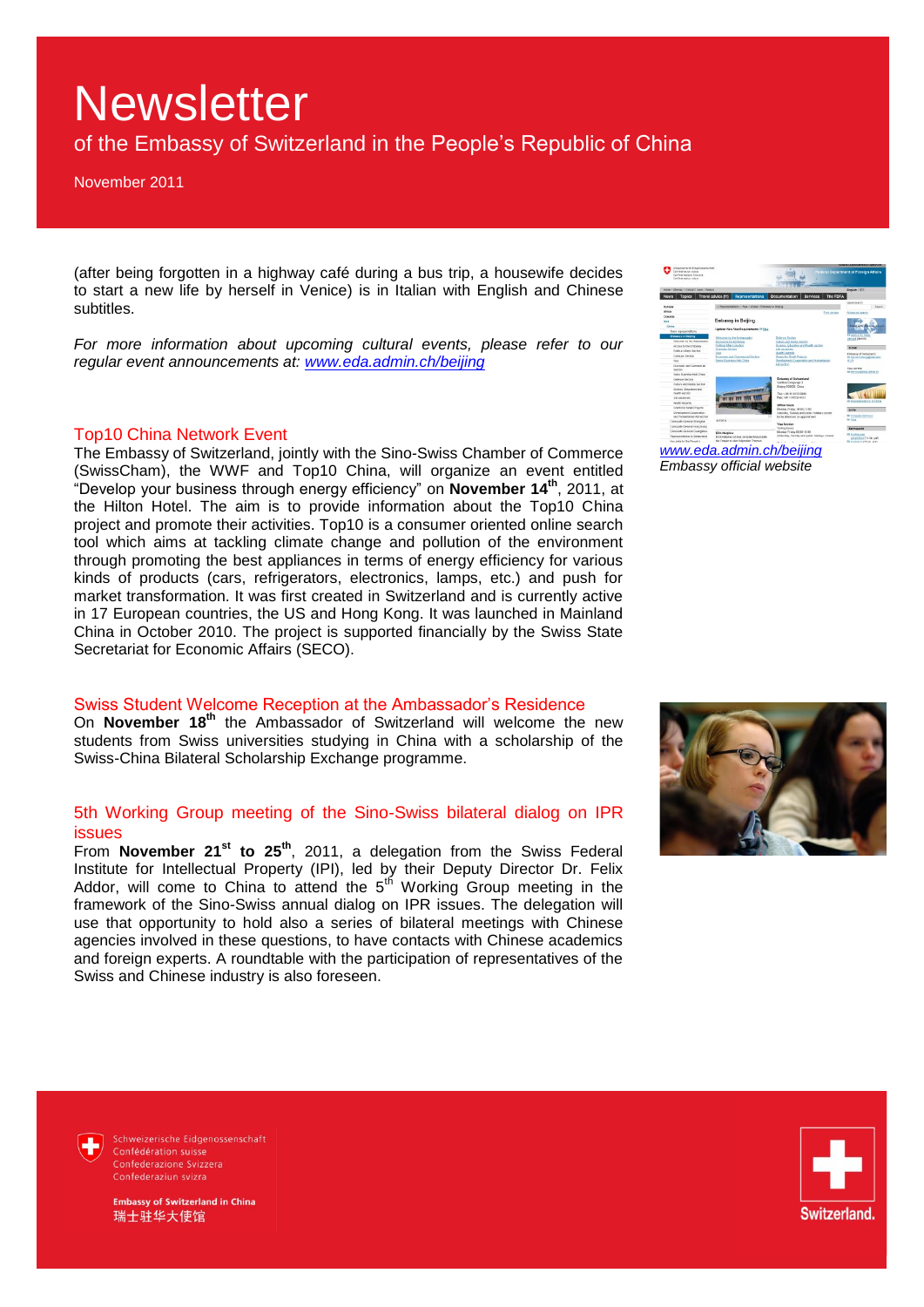of the Embassy of Switzerland in the People"s Republic of China

November 2011

### **Political News**

#### Regional Workshop on the Montreux Document in Ulaanbaatar

Switzerland co-organized together with Mongolia, the International Committee of the Red Cross (ICRC) and the Geneva Center for the Democratic Control of Armed Forces (DCAF) a regional workshop on the Montreux Document that was held on **October 12th** and **13th** in Ulaanbaatar. The Montreux Document addresses issues related to Private Military and Security Companies (PMSCs). The objective of this regional workshop was to raise awareness on the document together with additional mechanisms aiming at regulating PMSCs such as an existing International Code of Conduct and a set of Voluntary Principles.

More than 10 countries from the broad region participated in the seminar, from Afghanistan to Russia, including the Democratic People"s Republic of Korea, Japan, Kazakhstan, Kirghizstan, the People"s Republic of China, the Republic of Korea, Tajikistan, and of course Mongolia. United Nations experts from the Working Group on mercenaries as well as international experts were also invited to contribute to the success of this event. This regional workshop is the second of its kind after an initial round for the South American region last May in Santiago del Chile.

Info:<http://www.eda.admin.ch/eda/en/home/topics/intla/humlaw/pse/psechi.html>



*Ambassador Godet about to officially open the regional workshop.*



*Group picture*

### **Economic news**

#### Visit of a delegation from the Swiss Customs Administration

From **October 17th to October 21st**, 2011, a delegation from the Federal Customs Administration led by Mr. Robert Lüssi, Vice-director, paid a visit to China, first in Shanghai, then in Beijing. On that occasion, they visited some customs offices and chemical laboratories and led technical discussions with their counterparts from the China Customs Administration.



*Meeting of the Swiss Customs Delegation at the Chinese Customs Administration to discuss HS (Harmonized System) and AEO (Authorized Economic Operator).*

Schweizerische Eidgenossenschaft Confédération suisse Confederazione Svizzera Confederaziun svizra

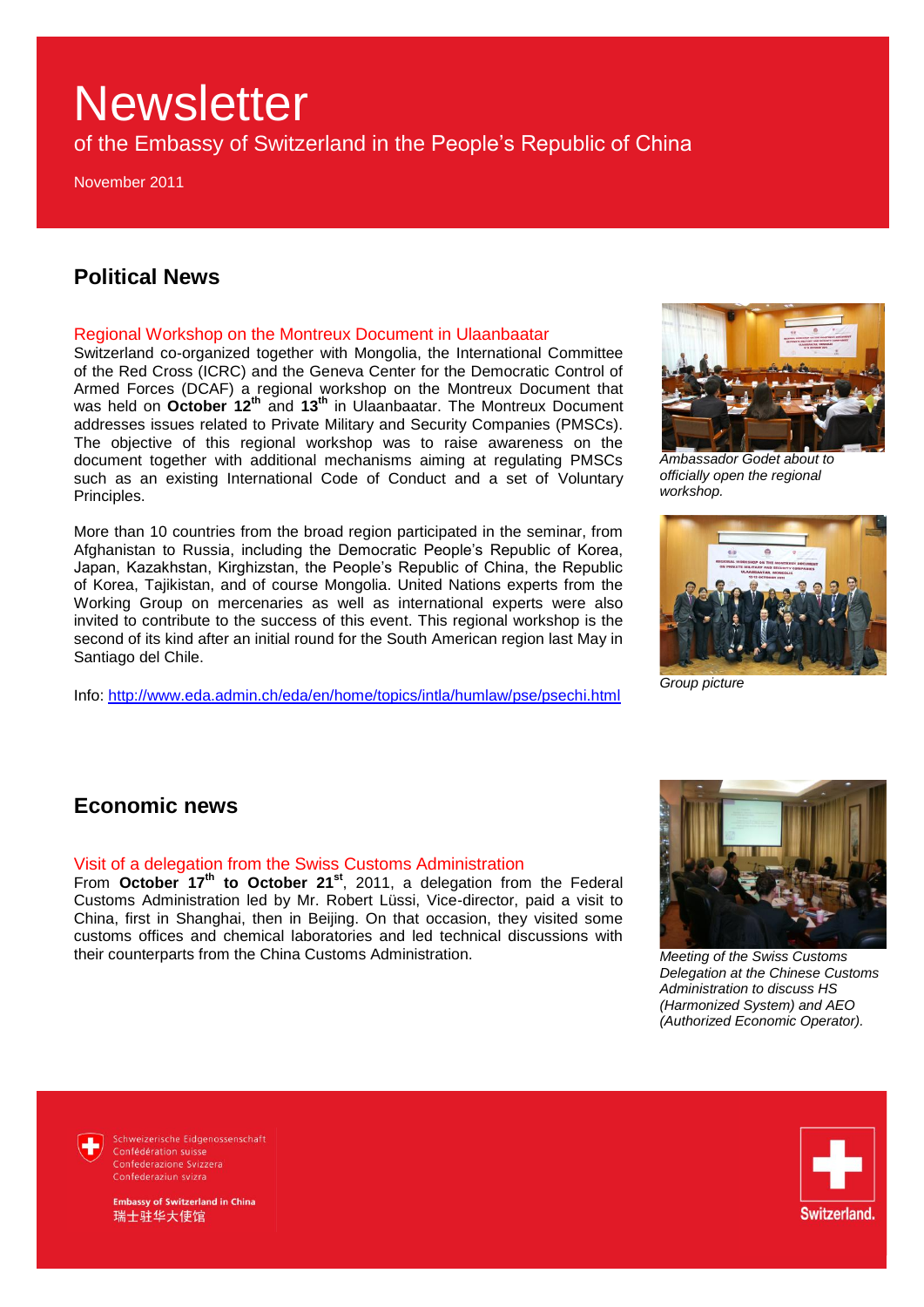of the Embassy of Switzerland in the People"s Republic of China

November 2011

### **Swiss Business Hub**

#### Investment Seminar in Beijing

On **September 8th**, an investment seminar was held in Beijing organized by the Switzerland Trade & Investment Promotion in cooperation with the China Industrial Overseas Development & Planning Association and the SwissCham Beijing. Ambassador Blaise Godet personally welcomed the more than 100 representatives of Chinese companies and high ranked Chinese officials. In order to inform internationally oriented Chinese companies about the advantages of setting up a headquarter location in Switzerland the Swiss Business Hub together with experts from Credit Suisse and PricewaterhouseCoopers gave a detailed presentation about the financial and organisational aspects of doing business in Switzerland. The speakers and representatives of the Swiss cantons answered questions during the paneldiscussion afterwards. During the cocktail and dinner reception around 160 guests were enjoying the opportunity to meet with Swiss and Chinese business people.



*Panellists discussing questions of the audience*

#### Connect China Event

The third edition of the annual Connect China event took place in the congress center Bocken in Horgen (ZH), Switzerland on **September 9th**. The theme of the event was "*China 2020: Megatrends in life Sciences and Technologies*". With over 100 guests the seminar was at capacity and the participants were able to enjoy an action filled program which lasted the whole day and included key note speeches by among others Kurt Haerri, President of the Swiss-Chinese Chamber of Commerce, as well as Dr. Christian Etter, who is currently leading the FTA negotiations with China for the SECO. The Swiss Business Hub (SBH) represented by Deputy Head Kilian Widmer from Shanghai, together with Osec and Baumot, a former client, held a double workshop in the afternoon on how to successfully export to China. Besides the main do and don't's as well as cultural related aspects when entering China, updates on the legal and social background where given as well as a perspective on the potentially most promising sectors for Swiss enterprises in China. The Osec/SBH workshop was rounded out by a very informative and impressing case study presentation of Marcus Hausser, the CEO of Baumot, sharing his experiences of entering the Chinese market as a SME with the audience.



*Kilian Widmer explaining to the interested audience the challenges Swiss SMEs face when entering China*

Schweizerische Eidgenossenschaft



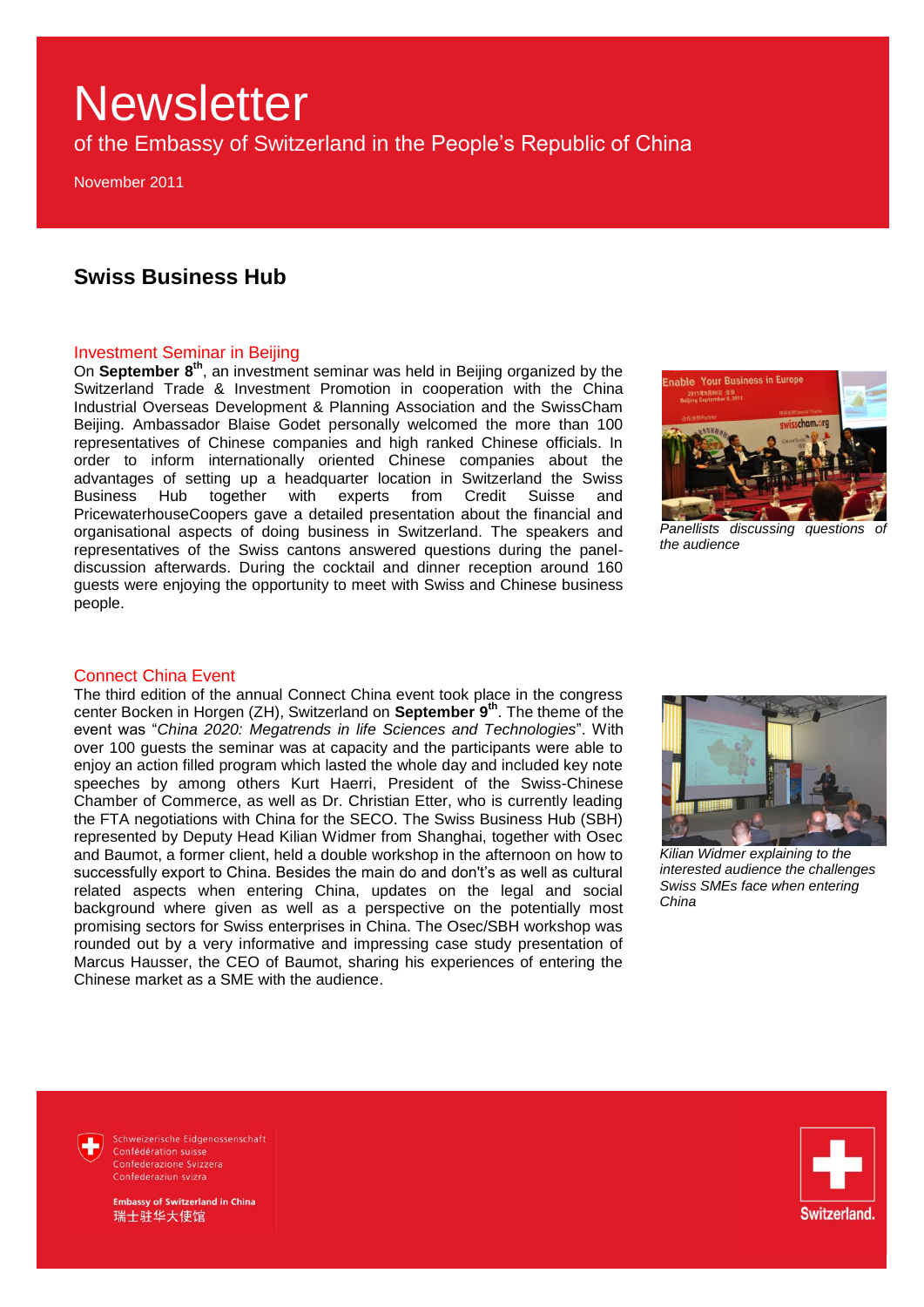of the Embassy of Switzerland in the People"s Republic of China

November 2011

### **Cultural news**

#### "Return to Spiritual Home" exhibition

**September 3rd** saw the opening of the exhibition "*Return to Spiritual Home*", a collective show of Swiss and Chinese photographers and painters. The eclectic ways to explore our inner world, may it be on Ma Ning's 4m wide canvas displaying signs of love, anxiety, doubt or freedom by colorful brush strokes, on Victoria Higgin"s quiet images of the Alps and their avalanche barriers or on Leonie Hunn"s abstract and geometric expression of her return to the home of her ancestors in Villars, in the very sober framework of the EMG Art Center Beijing, created a unique opportunity, through art, to mull over our own "spiritual home". The exhibition runs **until November 3rd** .

#### Swiss dancing DA MOTUS! at Beijing Fringe Festival

From **September 7th to 11th**, the Swiss dance troupe *DA MOTUS!* performed in the framework of the Beijing Fringe Festival, on stage as well as in an outdoor performance, a rare event in the Chinese capital. DA MOTUS' leitmotiv: We are in constant metamorphose, nothing in life is eternal. Time changes, our relationships and values alter. As companions of waning time, changes are a steady guide on our movements through life. Do changes also mean chance, luck? Is renewal not a symbol for life forces and development? The allegorical scenes created by the dancers from Fribourg could not have found a better cradle than Beijing and its ultra rapid development to express constant change. This project was supported by Pro Helvetia.

#### The "Switzerland drifting tour": Oy & Feldermelder

On **September 15th** in Yu Gong Yi Shan club, a crowd of electronic music aficionados was catered by some of the most promising Swiss performers in the field. In the first part, DJ Feldermelder"s soundscape, from ambient to beat music and psyche rock, was supported by VJ Fichtre"s visual creations: images made of one line, bouncing and twisting on the beats of Feldermelder to create characters, animals and other objects born in the mind of this creative graphic designer. Electronic musician Oy followed in the second part of the gig, with her full orchestra of puppets, her sharp lyrics and solid sound for a show which derision was only surpassed by its poetry. This project was supported by Pro Helvetia.



*Ambassador Godet at the opening of "Return to Spiritual Home".*

# 瑞士文化基金会 pr ${\tt s}$ helvetia



*On-stage performance 'Change'*



*Oy and Feldermelder*

Schweizerische Eidgenossenschaft Confédération suisse Confederazione Svizzera Confederaziun svizra

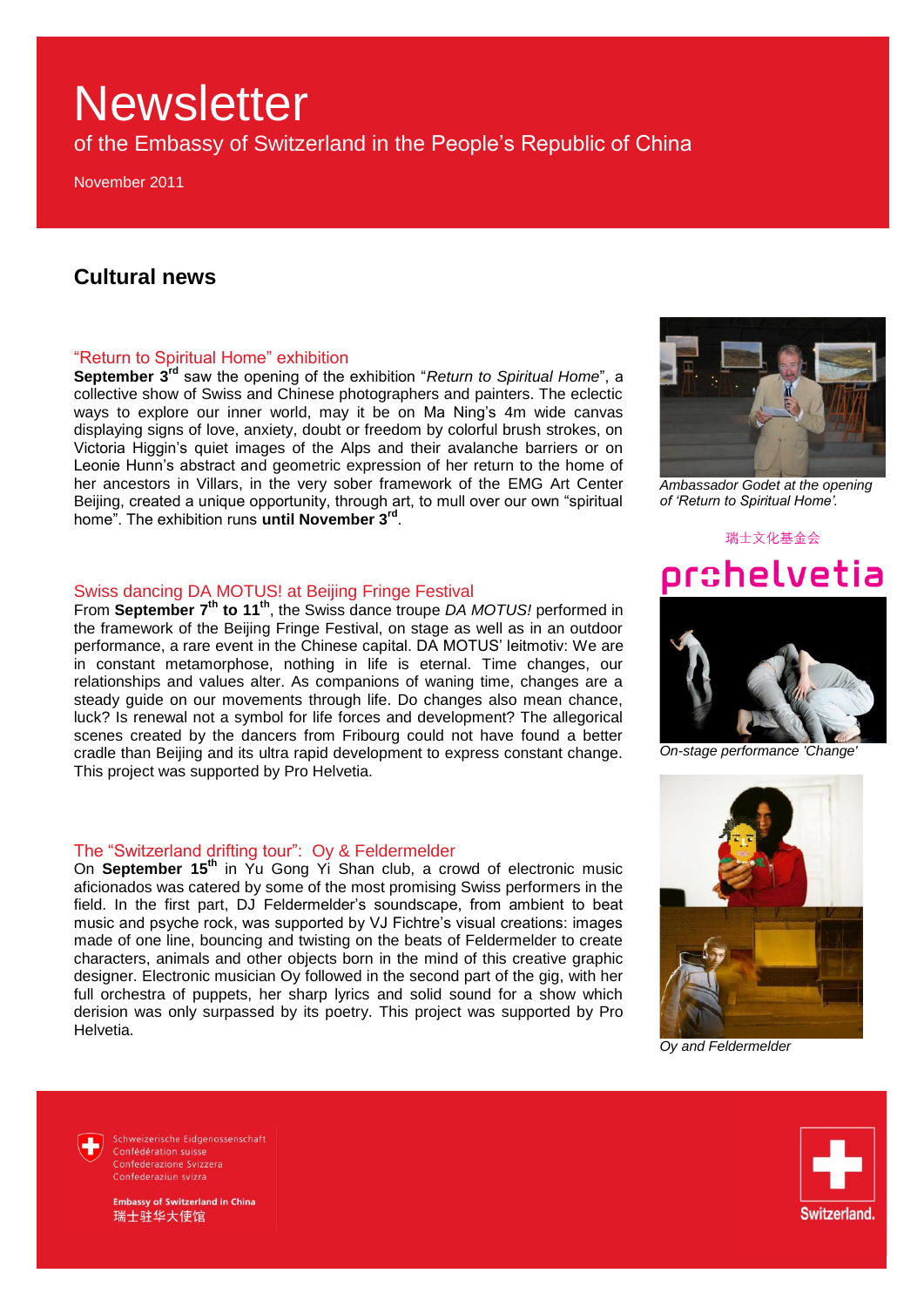of the Embassy of Switzerland in the People"s Republic of China

November 2011

#### Switzerland's "GOOD GUYS" at 1<sup>st</sup> BIDT

*The 1st Beijing International Design Triennial (BIDT)* on the theme "Ren: Good Design" was held at the China National Museum in Beijing **from September 28th to October 17th** . The Swiss Architecture Studio *Holzer Kobler Architekturen* in collaboration with Chinese designer Li Degeng curated and designed "Good Guys", one of five sub-themes of the entire exhibition. On this occasion, Pro Helvetia invited 4 designer groups, including *Atelier Oï, Claudia Caviezel, Raffinerie* and *Fabian Mueller* to come to Beijing, they joined the forum which was held in Tsinghua University on **September 30th** . To further mark Swiss excellence in architecture and design, the Swiss Architecture Studio Holzer & Kobler Architecture took this opportunity to launch the Chinese version of its monograph "*Mise en Scene*" (more information on the book launch under "Science, Education and Health News").

#### Béjart Ballet in Beijing

On **October 15th**, the world premiere of "Là où sont les oiseaux", the new choreography by Artistic Director of the Béjart Ballet Gil Roman, in collaboration with the Chinese author Chen Sheng Lai, was warmly applauded at the National Center for the Performing Arts. For this sold out show, the forty dancers of fifteen different nationalities that were on stage, broken in like no one else to the style of the master, showed their perfectly controlled movements, precise but natural and light, in this new production as well as in two radiant choreographies from Maurice Béjart's repertoire: Dionysos (1984) and Boléro (1961). This project was supported by Pro Helvetia.

#### Compact Flash: Electronic Music Jam Session

On **October 21st**, 5 Swiss electronic musicians forming the group "*Compact Flash*" gave a 5-hour long Jam Session to a Beijing audience at Haze Club, from electronica, alternative hip hop, free funk to deep house and music for the dancefloors. The members of the Compact Flash China Edition were a combination of Dancefloor Specialists and Experimental Musicians, cooperating on the rules of jam sessions. The audience was also visually entertained, since synthesizers, keyboards, drum machines, effect units, laptops, as well as acoustic instruments were used, showing how electronic sounds are produced and controlled. This project was supported by Pro Helvetia.

"La Suisse plurielle" photography exhibition in Karamay, Xinjiang The opening of the exhibition on migration "*La Suisse plurielle*" took place on **October 19<sup>th</sup>** at Karamay Culture Center. The essay and drawing contest on the topic of "Diversified culture, harmonious living" for the local primary school students was launched two weeks before the exhibition. 400 essays and 350 drawings were collected. Ambassador Godet and a Vice Mayor of Karamay opened the exhibition in front of local residents.



*GOOD GUYS: dragon-like chopstick shelf*



*Béjart Ballet*



*Compact Flash*



*"La Suisse plurielle": Ambassador Godet distributing awards*

Schweizerische Eidgenossenschaft Confédération suisse Confederazione Svizzera Confederaziun svizra

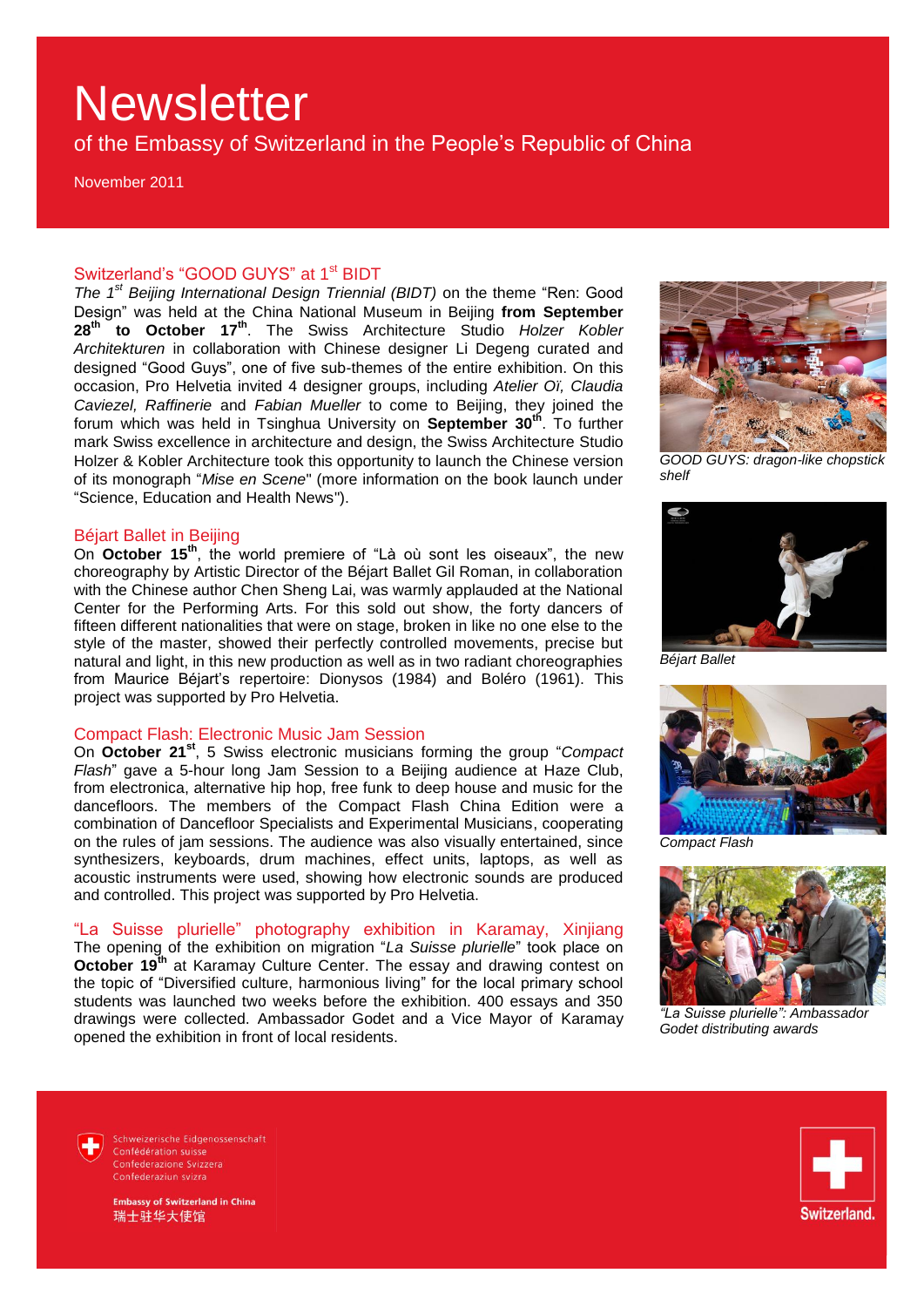of the Embassy of Switzerland in the People"s Republic of China

November 2011

#### Festival Strings Lucerne in Beijing

One of the world leading chamber orchestras, Festival Strings Lucerne, played in Beijing for the 14th Beijing Music Festival on **October 21st and 22nd** under the baton of *Achim Fiedler*. On October 22<sup>nd</sup>, the concert was specially intended for Children. The world renowned chamber orchestra played Mahler, Bartók, Schoeck and Schubert on October 21<sup>st</sup> and Mozart, Vivaldi, Tschaikowsky and Bartok on October 22<sup>nd</sup>.



*Festival Strings Lucerne*

### **Science, Education and Health news**

#### Head of Swiss Space Office in Beijing

Mr. Daniel Neuenschwander, Head of Swiss Space Office, visited Beijing between **September 12th and 15th**. The purpose of the visit is to get a deeper knowledge on the space science landscape in China. Mr. Neuenschwander visited Chinese Academy of Space Technology, Earth Observation Institute of Chinese Academy of Sciences, Institute of High Energy Physics of Chinese Academy of Sciences and National Space Administration.

#### Sino-Swiss Design Evening

At the occasion of Beijing International Design Triennial BIDT, the Embassy of Switzerland, Pro Helvetia and Central Academy of Fine Arts CAFA coorganized Sino-Swiss Design Evening on **September 28th** at Times Art Museum. The evening was hosted by Ambassador Godet. Mr. Martin Heller and Mr. MENG Yan representing Swiss and Chinese designers delivered keynote speeches on the current status of design in Switzerland and China. Prof. XIAO Yong (CAFA), Mr. Tom SHI (Chinese designer), Mrs. Gabriela Christen (Swiss design professor) and Mrs. Barbara Holzer (Swiss architect) joined the panel to discuss the new standards of good design. The evening brings together more than 200 Chinese and Swiss designers, architects, design professors and students. Swiss architecture office Holzer & Kobler Architekturen used this occasion to launch the Chinese version of their profile "*Mise en Scene"*, a project supported by Pro Helvetia.

#### China International Education Expo 2011

On the weekend of **October 16th -17th** the Embassy participated in the biggest education fair held in China the China International Education Expo 2011 (CIEE). In the **"***Swiss Universities***"** booth in Beijing representatives from the University of Geneva, École hôtelière de Lausanne, iheap Lausanne and the



*Panel discussion, Sino-Swiss Design Evening* 



*Swiss Universities booth in Beijing*

Schweizerische Eidgenossenschaft Confédération suisse Confederazione Svizzera Confederaziun svizra



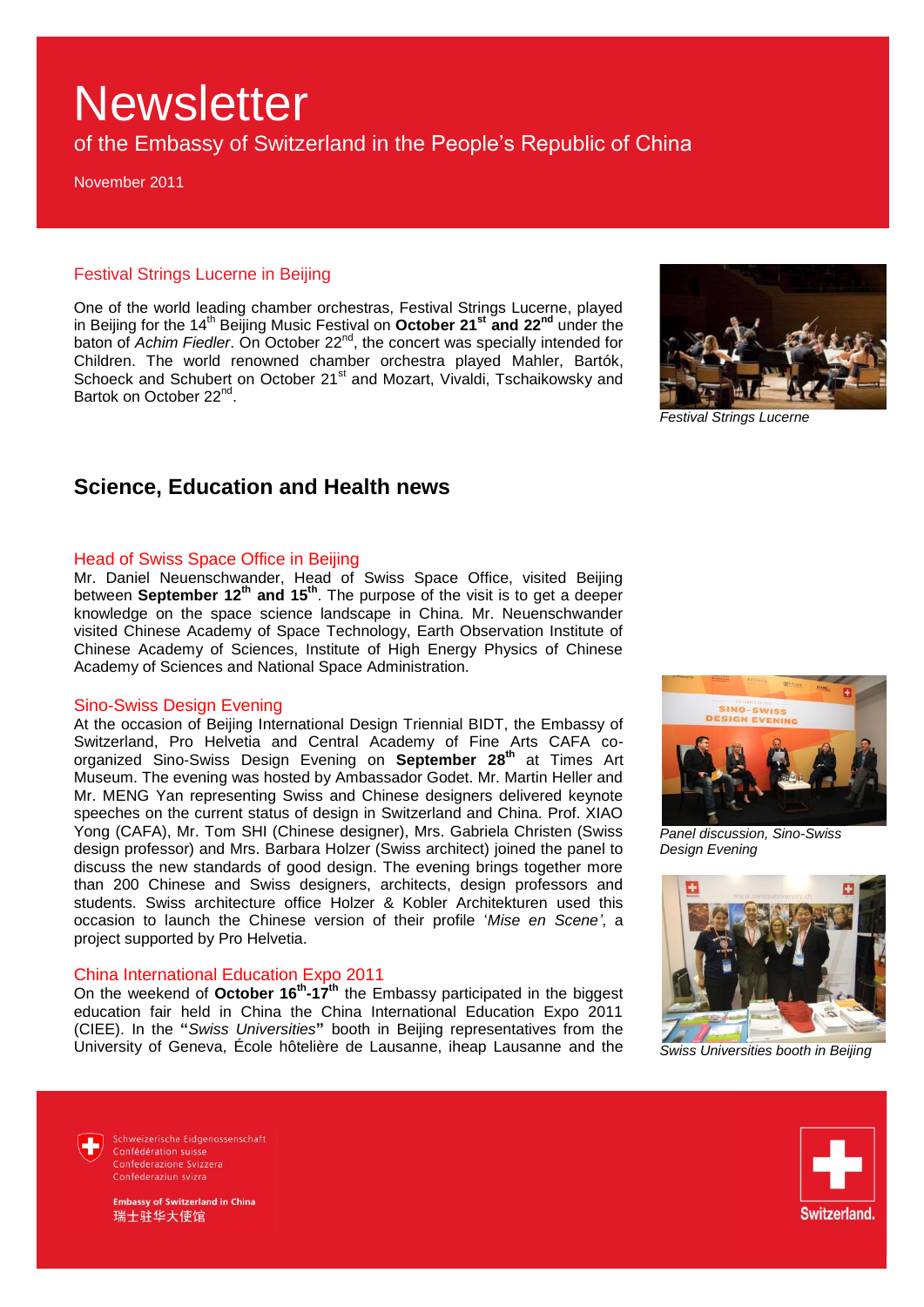of the Embassy of Switzerland in the People's Republic of China

November 2011

Embassy of Switzerland provided brochures and information about studying in Switzerland attracted many students and parents interested in Switzerland"s excellent education possibilities. Also represented with own booths were the University of St. Gallen and several hotel- and tourism management schools from Switzerland. The following weekend Swiss Universities were represented by Swissnex China in Shanghai. The fair finished on October 30<sup>th</sup> after several stops in Chinese cities.

### **Cooperation news**

#### Study-Tour to Switzerland on Climate Change Law

Building on the first Sino-Swiss Forum on climate change legislation in October 2009, a study tour to Switzerland was organized in **August 2011** by the Swiss Agency for Development and Cooperation (SDC) in cooperation with the Federal Office for the Environment (FOEN). On this occasion the participants discussed Swiss climate change policies and legislation in view of the creation of a climate change law in China. This experience will serve as an input to the development of the first draft of the new Chinese climate change law as it convened the major actors involved, such as the Chinese Academy of Social Science and the National Development and Reform Commission. Over the course of the tour the participants also had the chance to meet Ms. Riklin and Mr. Noser, two members of the Swiss Parliament, who showed great interest in this project and the cooperation with China.

#### MoU signed between Kunming Municipality and SDC

On **September 1st**, the Kunming Municipal Government signed a "Memorandum of Understanding for Cooperation and Dialogue on Climate Change" (MoU) with the SDC. During the visit of the SDC delegation to Kunming, Mr. Li Wen Rong, Executive Vice Mayor of Kunming Municipal Government and member of Kunming"s CPC, shed light on his city"s low-carbon developments. The visit was also an opportunity to meet with the municipal department in charge of implementing low carbon initiatives. Both signatories see the MoU as a stepping-stone for further cooperation and expressed their interest in strengthening links between the Kunming municipal government and SDC over the coming months in order to promote concrete and targeted actions to address climate change. SDC also signed MoUs with Shaxi City in the Bai minority area as well as the Jianchuan district in the Dali prefecture and therefore includes for the first time a rural municipal district in the low-carbon city network.



*Climate change study tour: the Chinese and Swiss Delegation in front of the Federal Parliament Building*



*Kunming"s Vice Executive Vice Mayor Li Wenrong (right) and Dr. Walter Mayer from SDC sign the MOU*

Schweizerische Eidgenossenschaft Confédération suisse Confederazione Svizzera Confederaziun svizra

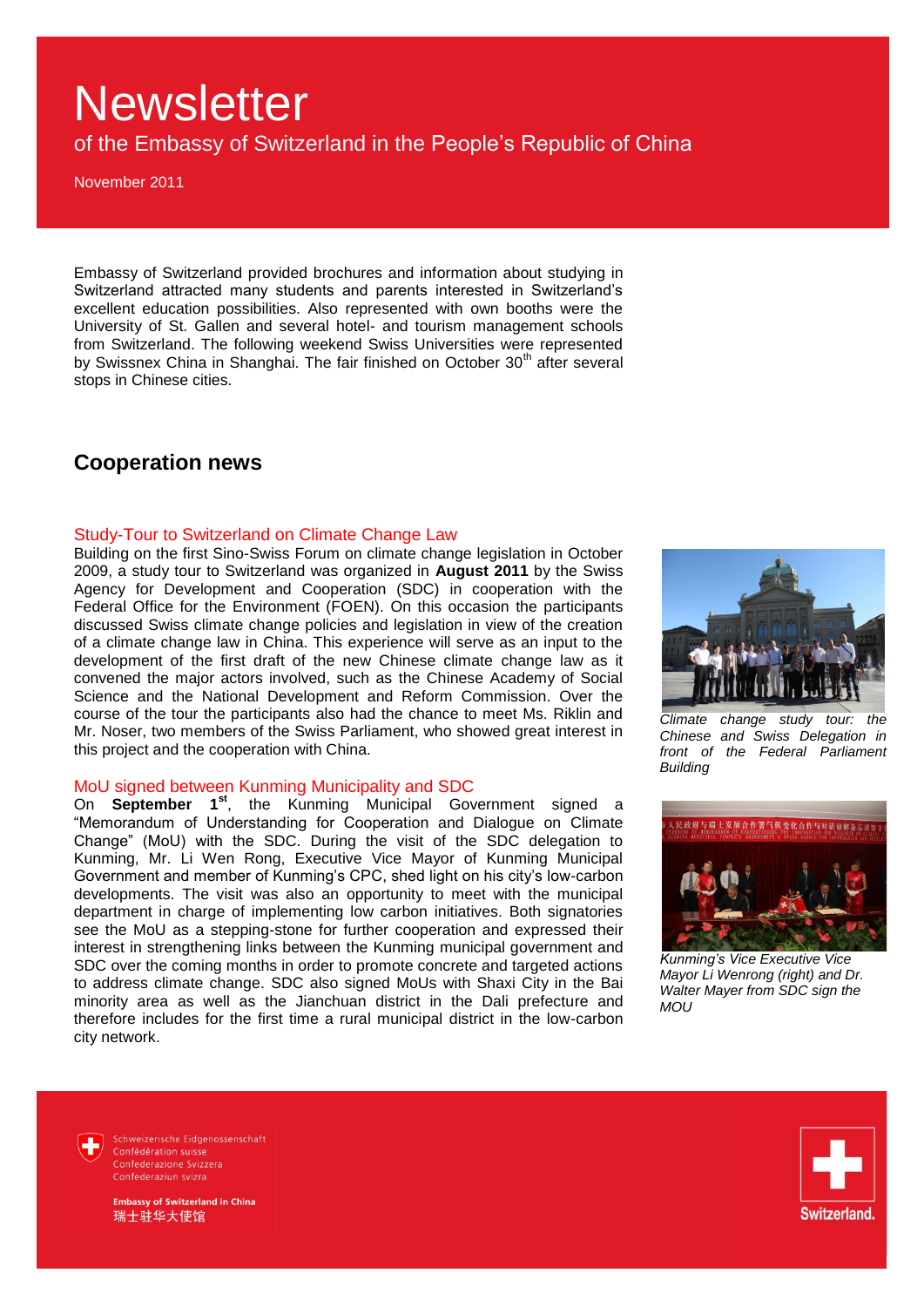of the Embassy of Switzerland in the People"s Republic of China

November 2011

#### Low-Carbon Cities China Programme: Mission to Switzerland

From **September 4th to 7th** SDC co-organized a mission for two municipal and one ministerial delegation to Swiss Energy Cities and a Cleantech event. In the framework of the Low-Carbon City China Programme this mission allowed the Chinese delegation to visit the Swiss Energy Cities Zurich, Lausanne and Geneva and to participate in a Cleantech event in the Energy City of Basel. The presentations of the city officials shed light on the efforts that Swiss cities have been making towards greener cities and served as a base for discussion and transferred lessons learnt as well as best practices.

#### Sino-Swiss Management Training Forum

The yearly held Sino-Swiss Management Training Forum took place on **September 12th and 13th** in Lucerne, hosted by the University of St. Gallen"s Institute for Systemic Management and Public Governance. It convened senior Chinese and Swiss government officials, such as the Director-General of the SDC Martin Dahinden, as well as executive staff of private companies. 25 out of the 57 participants attended the Forum as part of their formation in the Chinese Training Course for Senior Personnel Management Officials (CTCSPMO), a project of SDC with the Chinese Government. Besides the inputs and discussions on "Sustainability through Innovative and Responsive Leadership" the high level participants had the chance to network across borders and to learn what sustainability is understood to be in different cultures. In 2012 the Forum will be held again in China.



*The participants of the Sino-Swiss Management Training Forum during a presentation and below in a group picture.*

### **News from the Embassy**

#### Focus on … the Ambassador"s Office

The Ambassador's office supports the Swiss Ambassador's success in fulfilling his mandate and his mission as Switzerland's representative to the People's Republic of China, to Mongolia and to the Democratic People"s Republic of Korea. The Ambassador"s office is run by two ladies: Mrs. Zhang Na from Beijing and Mrs. Manuela McCall from Mario Botta's town in Ticino. Both coordinate internal and external communication as well as meetings, special events, official high ranking visitors coming from Switzerland and all official trips for the Ambassador. The Office acts as a resource manager to best execute the Ambassador"s priorities and objectives which at time have to be changed on short notice. The Office is a dream job for anyone seeking to work in diplomacy behind the scene, under both pressure and performance, constantly facilitating the access to internal and external visitors seeking to meet and greet the Ambassador and especially to consult him for his insights and advice. Former British Prime Minister Margaret Thatcher stated: "…if you want anything said, ask a man; if you want anything done, ask a woman."



*From left: Ms Manuela McCall, Ambassador Blaise Godet and Ms Zhang Na*

Schweizerische Eidgenossenschaft Confédération suisse Confederazione Svizzera Confederaziun svizra